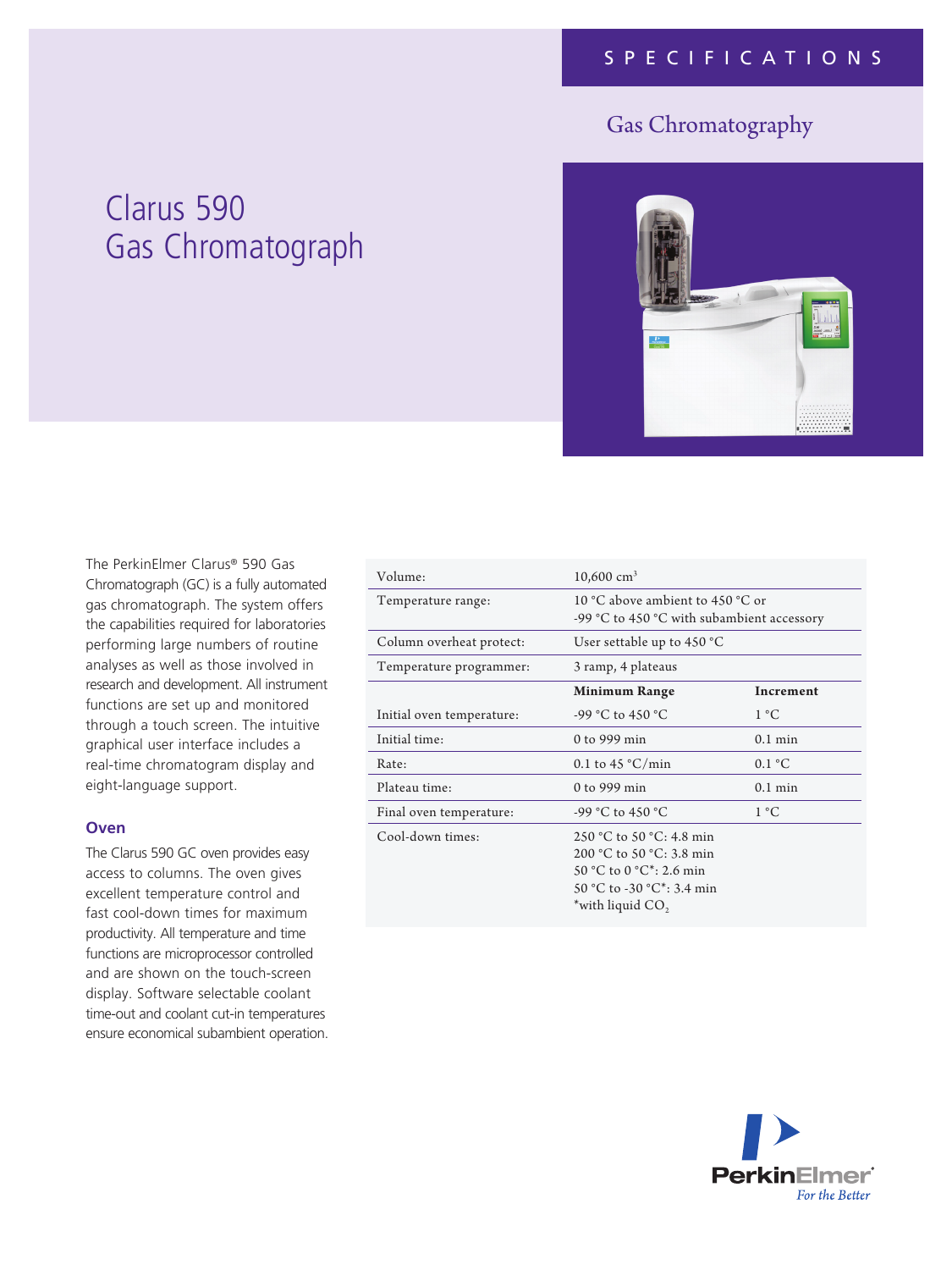# **Pneumatics**

A full range of pneumatic options provides optimum performance with all types of columns and detectors. The Clarus 590 GC may be ordered with or without PPC (programmable pneumatic control). There are up to 12 PPC zones configured as 2 carrier (2 zones each), 2 detector (2 zones each) and 4 auxiliary channels.

#### **Carrier gas pneumatics**

- PPC or manual pneumatics are available for all injectors
- Carrier PPC zones compensate for variations in ambient temperature and pressure for maximum stability
- Split vent pneumatics are included with the Clarus 590 split/splitless and PSS (programmable split/splitless) injectors
- PPC provides direct setting of split flow rates and ratios
- Split vent PPC zones compensate for variations in ambient temperature for maximum stability
- PPC provides direct setting in mL/min, psig or kPa or cm/sec
- Automatic leak testing with PPC
- Three-ramps pressure program
- Pneumatic program rates: 0-100.0 psi/min 0-100.0 mL/min 0-200.0 cm/sec or ballistic

#### **Detector pneumatics**

- PPC or manual pneumatics are available for all detectors
- PPC provides direct setting in mL/min
- Detector PPC zones compensate for variations in ambient temperature for maximum stability

#### **Auxiliary pneumatics**

- Four auxiliary zones
- PPC provides direct setting in mL/min, psig or kPa
- Auxiliary PPC zones compensate for variations in ambient temperature for maximum stability

#### **Autosampler**

The Clarus 590 GC offers an optional, built-in syringe autosampler for maximum sampling capabilities. All control is accomplished through the keyboard or by a data system such as TotalChrom®.

| Injection speed:                         | Normal, fast, slow                                                                  |
|------------------------------------------|-------------------------------------------------------------------------------------|
| Program modes:                           | Two methods may be programmed                                                       |
| Number of sample<br>positions:           | 108, plus one priority                                                              |
| Vial size:                               | 2-mL (0.25 mL with insert) crimp-top caps<br>2-mL screw-top caps                    |
| Number of waste<br>and wash vials:       | Four waste and four wash                                                            |
| Waste and wash<br>vial size:             | 4 mL                                                                                |
| Syringe size:                            | 0.5 μL, 5.0 μL or 50.0 μL                                                           |
| Sampling volume:                         | 0.1 µL to 0.5 µL from the 0.5-µL syringe<br>in $0.1$ - $\mu$ L increments or        |
|                                          | 0.5 µL to 5.0 µL from the 5.0-µL syringe<br>in $0.5$ - $\mu$ L increments or        |
|                                          | 5.0 µL to 50.0 µL from the 50.0-µL<br>syringe in 5.0-μL increments                  |
| Viscosity settings:                      | $0-15$                                                                              |
| Maximum number<br>of injections/vial:    | 1.5                                                                                 |
| Maximum number of<br>solvent postwashes: | 15                                                                                  |
| Maximum number<br>of sample pumps:       | 15                                                                                  |
| Maximum number<br>of sample prewashes:   | 15                                                                                  |
| Minimum sample<br>volume required:       | 5 µL when used with the 0.25-mL vial insert;<br>350 µL when used with the 2-mL vial |
| Reproducibility:                         | < 0.5% RSD for packed columns<br>1% $C_9$ in $C_7$ , 1 µL injected                  |
| Sample pre-rinse:                        | Prepares the autosampler syringe in<br>advance of the GC becoming ready             |

# **Injectors**

The Clarus 590 GC supports a comprehensive array of injectors that provides accuracy and precision to all of your sampling applications. Up to two injectors may be installed and operated with independent temperature control. Every injector is available with PPC or manual pneumatics.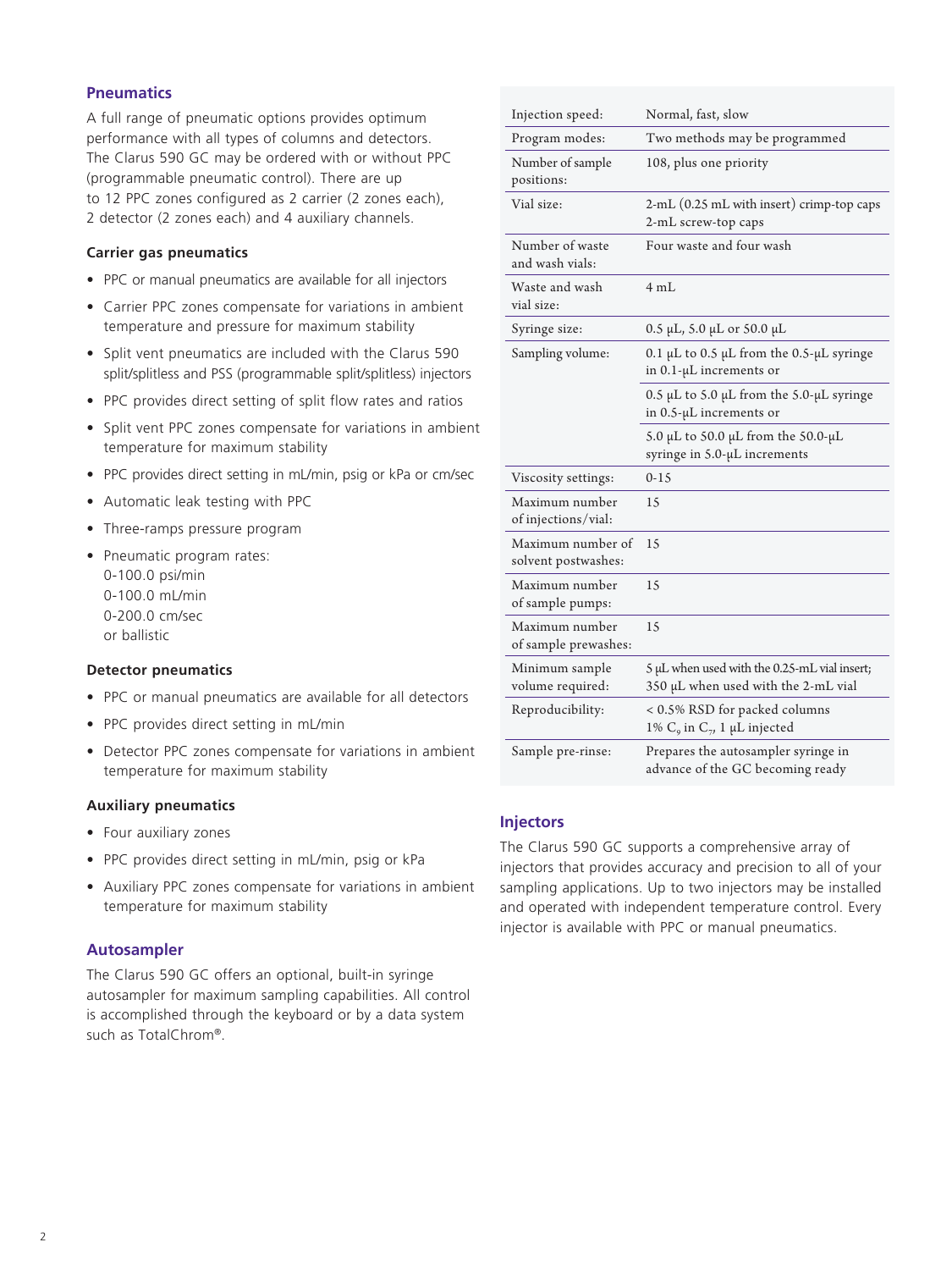#### **Injectors, continued**

# **Packed-column injector**

- Removable glass liner for trapping nonvolatile residues
- Adapter for on-column injection to wide-bore capillary columns
- 50 °C to 450 °C in 1 °C increments
- 1/8-inch fitting
- 1/4-inch column adapter available
- Manual pneumatics choice of flow controller with headpressure gauge, or flow controller with head-pressure gauge and digital display of flow
- PPC pneumatics programmed flow or pressure includes readout which displays pressure or column flow

#### **Split/splitless capillary injector**

- Split ratio easily adjustable for a wide range of analysis conditions
- Charcoal trap in split vent prevents contamination of split valve and lab air
- Two choices of liner: 2-mm and 4-mm internal diameter
- 50 °C to 450 °C in 1 °C increments
- Manual pneumatics pressure regulator (0-60 psig) for digital display of column head pressure. Automatic control of split vent solenoid valve
- PPC pneumatics four software configurable modes: programmed flow, programmed pressure, programmed velocity or constant flow. Vacuum compensation software selectable
- PPC pneumatics include automatic control of split vent by split flow or split ratio

#### **Programmable on-column capillary injector**

- Temperature-programmable inlet
- Three-ramps temperature program
- Oven tracking mode for simple operation
- 50 °C to 500 °C in 1 °C increments
- Heating rate of 1 °C/min to 200 °C/min or ballistic
- Cools down from 380 °C to 50 °C in less than 6 minutes, while the oven is cooling in the same temperature range and with an FID at 380 ˚C
- 1/16-inch fitting
- Manual pneumatics choice of flow controller with head-pressure gauge, or flow controller with head-pressure gauge and digital display of flow
- PPC pneumatics include readout which displays pressure and column flow

#### **PSS – programmable split/splitless capillary injector**

- Temperature-programmable inlet
- Large-volume injection of up to 50 µL with autosampler, 150 µL manually
- Three-ramps temperature program
- Oven tracking mode for simple operation with on-column injection
- Split ratio easily adjustable for a wide range of analysis conditions
- Three choices of liner available: 1-mm and 2-mm i.d. and on-column
- Charcoal trap in split vent prevents contamination of split valve and lab air
- 50 °C to 500 °C in 1 °C increments
- Cools down from 380 °C to 50 °C in less than 5 minutes, while the oven is cooling in the same temperature range and with an FID at 380 ˚C
- Heating rate of 1 °C/min to 200 °C/min or ballistic
- 1/16-inch fitting
- Manual pneumatics pressure regulator (0-60 psig) for digital display of column head pressure. Automatic control of split vent solenoid valve
- PPC pneumatics four software configurable modes: programmed flow, programmed pressure, programmed velocity or constant flow. Vacuum compensation software selectable
- PPC pneumatics include automatic control of split vent by split flow or split ratio

#### **Swafer**

Swafer™ micro-channel flow technology is an innovative and user-friendly approach to automate flow-switching applications. From simple techniques like switching between liquid and headspace injections or connecting two detectors to a single column, to sophisticated multidimensional separations on complex samples, the Swafer technology can enhance productivity in most analytical labs.

- Complete independence of the column from injectors or detectors
- Can assist users in removing unwanted sample residue from columns after analysis or switching between injectors and detectors for analytical flexibility
- Manages difficult separations, delivering richer information
- Swafer Utility Software (SUS) designed to assist users in setting up and characterizing the performance of their PerkinElmer Swafer systems
- Easy setup configuration change, without requiring service information
- Available only with PPC pneumatics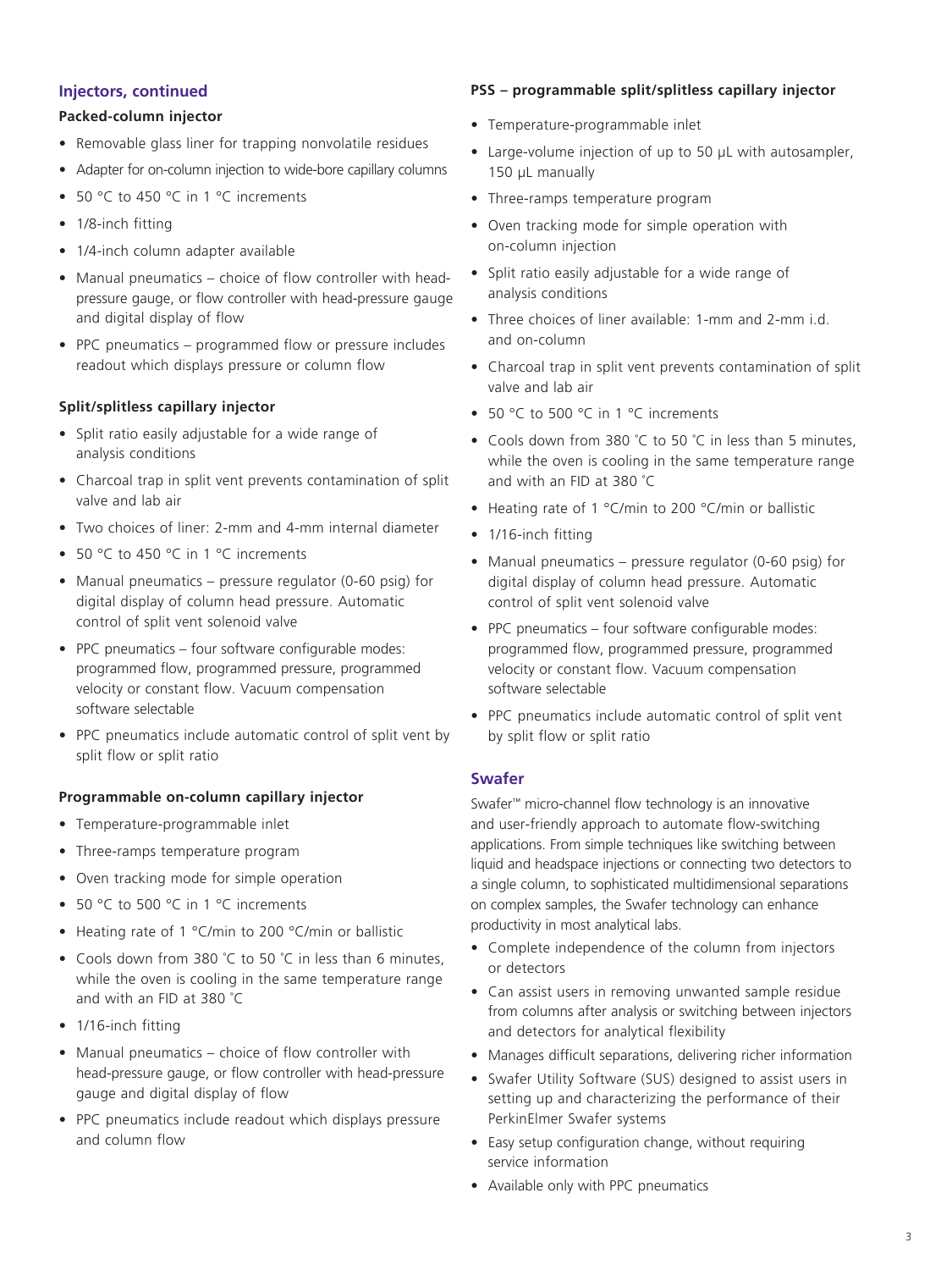# **PreVent**

- Unique PerkinElmer sample management system
- Available only on the Clarus 590 GC with PSS and PPC pneumatics
- Includes injector and detector restrictors
- PreVent™ time-saver mode prevents higher boiling components or residues from going through the column and the detector.
- PreVent enhanced large-volume injection (ELVI) mode isolates the column and detector from the effects of high levels of solvent. Eliminate solvent flooding of the column or allow the use of solvents such as methylene chloride with an ECD.
- PreVent isolation mode allows a septum change without interrupting carrier flow. Perform maintenance on the inlet WHILE chromatography is taking place.
- ProTect™ mode eliminates contamination by preventing heavy components in the sample from reaching the expensive and retentive chromatographic column. Allows back flushing during chromatographic run.
- MSVent™ mode allows changing of columns without cooling and venting the Clarus 560 GC/MS, reducing instrument downtime, offering a significant time savings. In addition, MSVent facilitates connection of the vent to a second detector for dual signal capability, providing greater flexibility and enhancing productivity.

# **Gas sampling valves**

- Wide offering of 4-, 6-, 8- and 10-port valves
- Large range of valved systems and standard analyzers available
- Keyboard controlled
- 1/16- or 1/8-inch fittings

# **Detectors**

A wide choice of detectors optimized for sensitivity and selectivity is available for use with the Clarus 590 GC. Whether you choose the Flame Ionization Detector, the Thermal Conductivity Detector, the Electron Capture Detector, and/or environmental-specific detectors, all conform to the highest industry standards for reliability and performance. Every detector is available with PPC or manual pneumatics. Up to two detector modules may be installed and operated simultaneously with independent temperature and pneumatic control.

#### **Flame Ionization Detector (FID)**

- Wide linear dynamic range
- No makeup gas required due to efficient sweeping of column effluent by hydrogen combustion gas
- Air flow designed to minimize contamination and residue buildup
- 1/8-inch fittings; also includes 1/16-inch capillary adaptor
- Manual pneumatics pressure regulator for hydrogen, needle valve for air
- PPC pneumatics software flow control of hydrogen and air
- "Flame out" warning and ready interlock
- Automatic ignite on units installed with PPC

| Operating temperature:                                           | 100 °C to 450 °C in 1 °C increments |
|------------------------------------------------------------------|-------------------------------------|
| Minimum detectable quantity: < $3 \cdot 10^{-12}$ g C/sec octane |                                     |
|                                                                  | at a $S/N = 2$ to 1                 |
| Linearity:                                                       | $> 10^{7}$                          |
| Signal filtration:                                               | 50, 200, 800 msec                   |
| Makeup gas:                                                      | Not required                        |

#### **Electron Capture Detector (ECD)**

- High sensitivity
- Excellent selectivity
- High operating temperature for maximum stability
- 1/8-inch fittings
- Manual pneumatics needle valve for makeup gas
- PPC pneumatics software flow control of makeup gas

| Source:                | $15 \text{ mCi}$ 63Ni               |
|------------------------|-------------------------------------|
| Temperature protect:   | 470 °C by software                  |
| Carrier gas:           | Either $Ar/CH4$ or N,               |
| Operating temperature: | 100 °C to 450 °C in 1 °C increments |
| Minimum detectable     | < 0.05 pg perchloroethylene with    |
| quantity:              | argon/methane or nitrogen           |
| Linearity:             | > 10 <sup>4</sup>                   |
| Signal filtration:     | 200, 800 msec                       |
| Makeup gas:            | Standard                            |

# **Thermal Conductivity Detector (TCD)**

- Capillary-column compatible
- Proven constant current design
- Software protection to prevent filament burnout
- Ideal for series operation
- 1/8-inch fittings
- Manual pneumatics reference gas flow controller
- PPC pneumatics software flow control of reference gas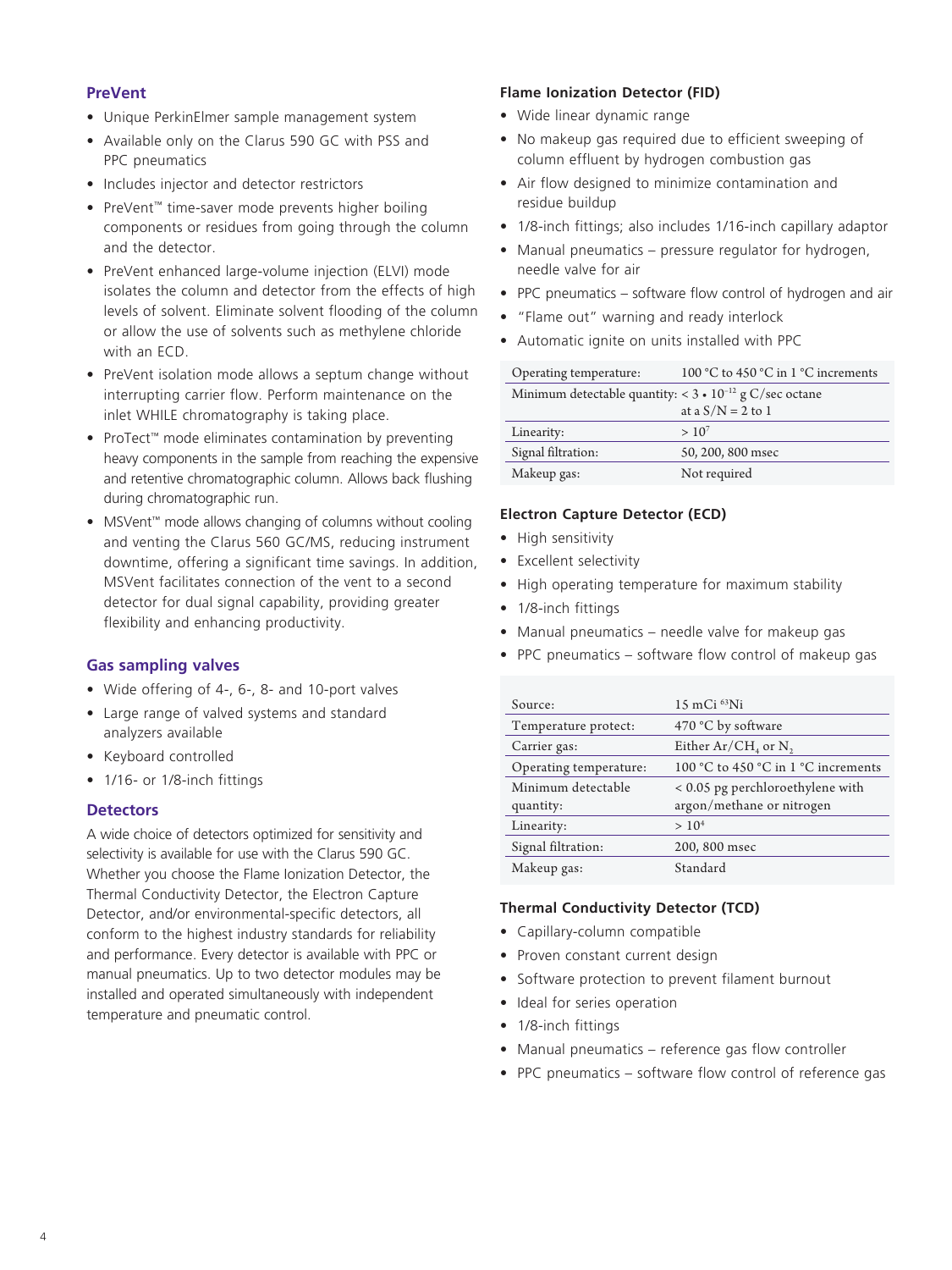| Operating temperature:          | 100 °C to 350 °C in 1 °C increments                                                                                             |
|---------------------------------|---------------------------------------------------------------------------------------------------------------------------------|
| Sensitivity:                    | 9 $\mu$ V/ppm nonane at 160 mA at the<br>bridge with a detector temperature<br>of $100 °C$                                      |
| Minimum detectable<br>quantity: | Typically < 1 ppm nonane                                                                                                        |
| Linearity:                      | $> 10^5$                                                                                                                        |
| Power supply:                   | Constant current with four selectable<br>settings:                                                                              |
|                                 | $1: \pm 40 \text{ mA}$                                                                                                          |
|                                 | $2: \pm 80 \text{ mA}$                                                                                                          |
|                                 | $3: \pm 120$ mA                                                                                                                 |
|                                 | $4: \pm 160 \text{ mA}$                                                                                                         |
| Signal filtration:              | 50, 200, 800 msec                                                                                                               |
| Filament protection:            | Self-limiting and resetting after<br>transient overloads in either channel                                                      |
| Makeup gas:                     | Not required for 0.32- to 0.53-mm i.d.<br>columns with flows $\geq$ 5 mL/min<br>Required for 0.25-mm or smaller<br>i.d. columns |

#### **Photoionization Detector (PID)**

Special detector for water pollution analysis of samples containing aromatic compounds.

- Internal power supply and lamp control
- Series operation kit available
- 1/8-inch fittings
- Manual pneumatics needle valve for makeup gas
- PPC pneumatics software flow control of makeup gas

| Operating temperature:          | 100 °C to 250 °C in 1 °C increments<br>(can be set to 350 °C for cleaning) |
|---------------------------------|----------------------------------------------------------------------------|
| Minimum detectable<br>quantity: | $< 10$ pg benzene                                                          |
| Linearity:                      | $> 10^7$                                                                   |
| Signal filtration:              | 50, 200, 800 msec                                                          |
| UV source lamp:                 | $10.2 \text{ eV}$                                                          |
| Input range:                    | 1, 20                                                                      |
| Makeup gas:                     | Standard                                                                   |

#### **Nitrogen Phosphorus Detector (NPD)**

- Modular design
- Change bead in less than one minute
- Prealigned bead
- Rapid conditioning, up and running in less than two hours
- 1/8-inch fittings
- Manual pneumatics pressure regulator for hydrogen, needle valve for air
- PPC pneumatics software flow control of hydrogen and air

| Operating temperature:          | 100 °C to 450 °C in $1$ °C increments                                                  |
|---------------------------------|----------------------------------------------------------------------------------------|
| Minimum detectable<br>quantity: | 5 • $10^{-13}$ g N/sec 2,4-dimethylaniline<br>5 • $10^{-14}$ g P/sec tributylphosphate |
| Linearity:                      | > 10 <sup>4</sup>                                                                      |
| Signal filtration:              | 50, 200, 800 msec                                                                      |
| Selectivity:                    | 50,000:1(N/C)<br>10:1(P/N)                                                             |
| Input range:                    | 1,20                                                                                   |
| Makeup gas:                     | Not required                                                                           |

# **Flame Photometric Detector (FPD)**

- Clarus 590 GC software controls photo-multiplier tube voltage
- Clarus 590 GC software linearizer for sulfur mode
- 1/8-inch fittings
- Manual pneumatics needle valve for hydrogen, pressure regulator for air
- PPC pneumatics software flow control of hydrogen and air

| Operating temperature:       | 250 °C to 450 °C in 1 °C increments          |
|------------------------------|----------------------------------------------|
| Minimum detectable quantity: | 1 • $10^{-11}$ g S/sec thiophene             |
|                              | $1 \cdot 10^{-12}$ g P/sec tributylphosphate |
| Linearity:                   | Sulfur $10^2$ (log-log)                      |
|                              | Phosphorus 10 <sup>3</sup>                   |
| Signal filtration:           | 50, 200, 800                                 |
| Selectivity:                 | 10,000:1(S/C)                                |
|                              | 100,000:1(P/C)                               |
| Makeup gas:                  | Not required                                 |

# **Touch-screen graphical user interface**

The touch-screen graphical user interface incorporates a number of key features:

- Multi-language support (i.e. English, French, Italian, German, Spanish, Japanese, Chinese and Russian)
- Real-time graphic display of chromatogram
- Injection countdown for manual injections
- Column pressure/flow/velocity calculator
- More upgradable firmware
- Preventative maintenance counter
- Password protection
- Graphical display of temperature and pneumatic programs
- Status-summary screen
- Log file
- Resolution: 240 x 320
- 256-color display
- Meaningful error/alarm messages